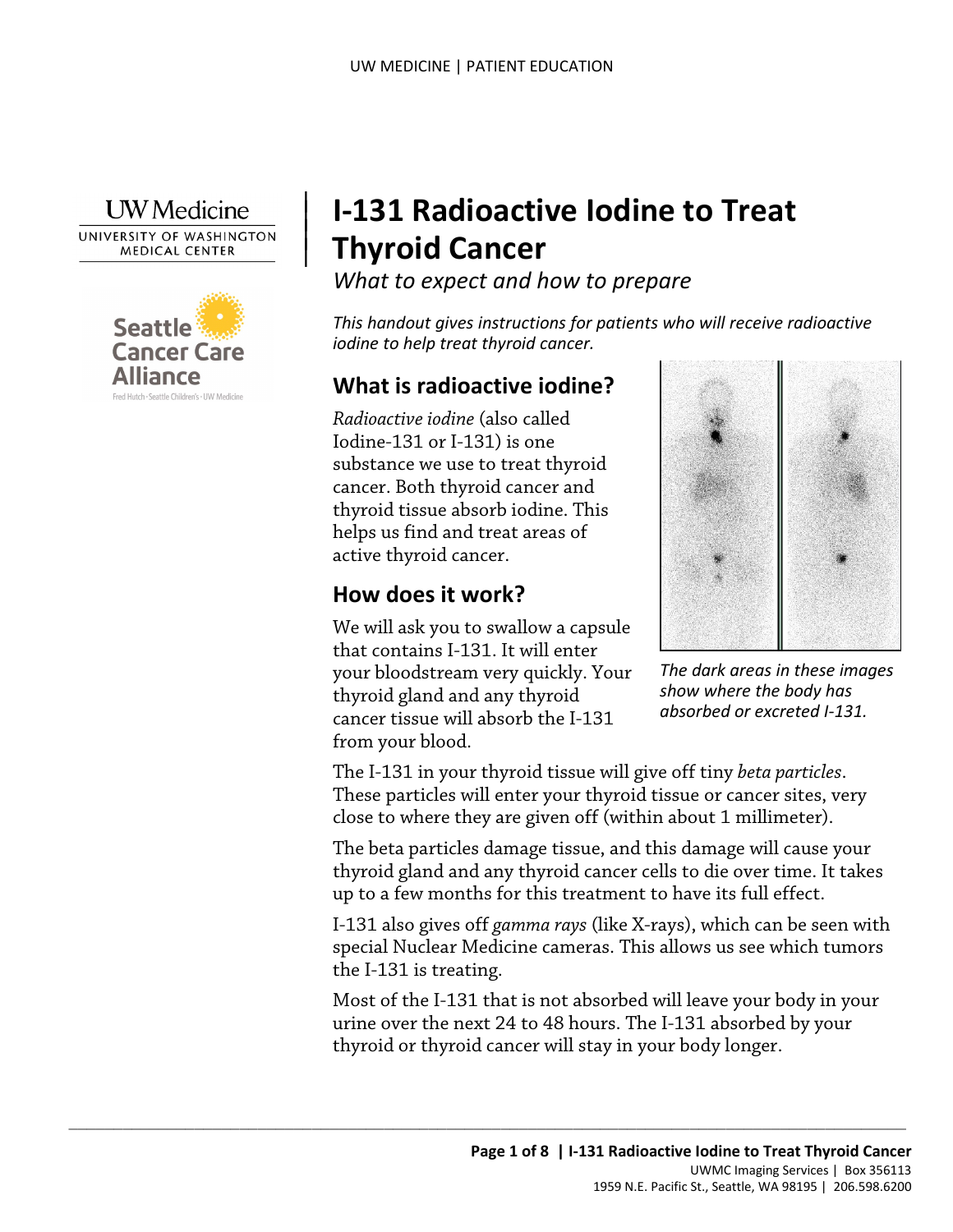# **What can I expect?**

Before you have I-131 therapy, you must have a **thyroid cancer survey**. (Please read the handout "Thyroid Cancer Survey Using I-123" or "Thyroid Cancer Dosimetry Using I-131.")

If you are having treatment for residual thyroid tissue or residual sites of thyroid cancer:

- • You will return to Nuclear Medicine either on the same day or within 3 days of your thyroid cancer survey scan. At that time, you will swallow 1 or more small capsules that contain I-131.
- • I-131 treatment can be done as an outpatient procedure. There retains the hand to proceed offer people in your flome from the<br>radiation, depending on your living situation. You may stay in<br>the hospital or SCCA House if safety precautions will be hard t<br>follow at home. We will talk wi will be radiation in your body and body fluids after the procedure. It can be hard to protect other people in your home from the radiation, depending on your living situation. You may stay in the hospital or SCCA House if safety precautions will be hard to follow at home. We will talk with you about what will work best for you.

# **What should I know about I-131 treatment?**

This treatment has some side effects. You may have:

- Nausea
- Soreness in your neck and salivary glands
- A metallic taste in your mouth for up to 2 to 3 weeks

 We will give you tips to ease these symptoms. If you stay overnight in the hospital, we will treat these symptoms. If you go home after your treatment, we will give you prescriptions for anti-nausea medicine.

### **If You Were Assigned Female at Birth**

 $\_$  ,  $\_$  ,  $\_$  ,  $\_$  ,  $\_$  ,  $\_$  ,  $\_$  ,  $\_$  ,  $\_$  ,  $\_$  ,  $\_$  ,  $\_$  ,  $\_$  ,  $\_$  ,  $\_$  ,  $\_$  ,  $\_$  ,  $\_$  ,  $\_$  ,  $\_$  ,  $\_$  ,  $\_$  ,  $\_$  ,  $\_$  ,  $\_$  ,  $\_$  ,  $\_$  ,  $\_$  ,  $\_$  ,  $\_$  ,  $\_$  ,  $\_$  ,  $\_$  ,  $\_$  ,  $\_$  ,  $\_$  ,  $\_$  ,

- • If you are under age 60, you **must** have a pregnancy blood test before taking I-131.
- **complete the pregnancy.** If you are pregnant, we **cannot** give • **Tell us if you are pregnant, even if you do not plan to**  you radioactive iodine, since it would harm your unborn baby.
- **Tell us if you are breastfeeding.** If you are breastfeeding, you **cannot** have I-131 therapy. The radiation would collect in your breast milk and pass to your child. It would also expose your breast tissue to extra radiation from the I-131 in the milk.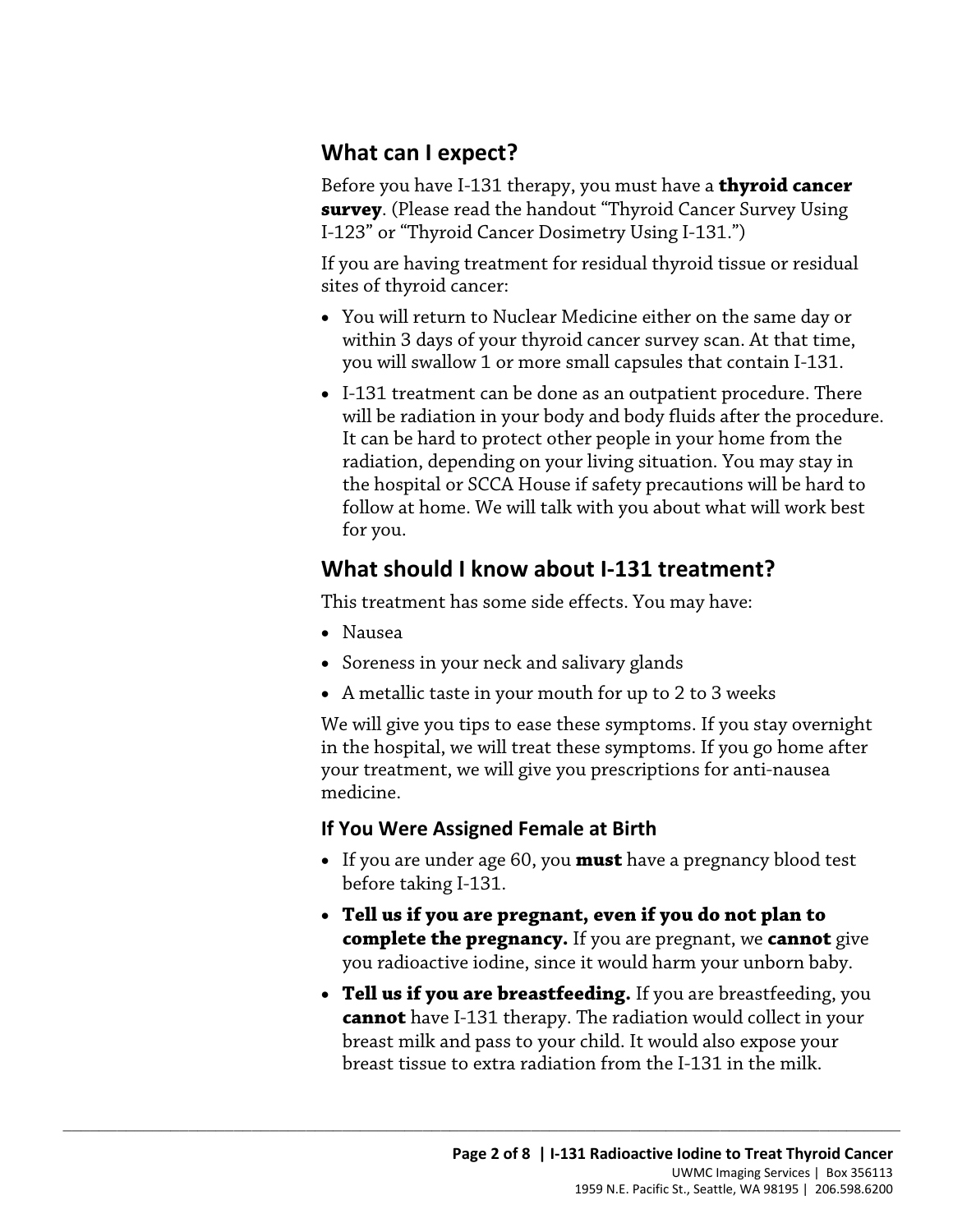- **You MUST stop breastfeeding for 3 months before you take your I-131 dose.**
- You must **never breastfeed** your current infant in the future, even after you are done with your treatment.

### **Low-iodine Diet**

 You must be on a **low-iodine diet** for 1 week before this survey. For instructions, please visit *<www.thyca.org/pap-fol/lowiodinediet>.* If you do not use the internet, ask us for a printed copy.

# **Day of Your I-131 Dose**

### **At Home**

- **For 2 hours before and after your dose**, do **not** eat any solid foods or drink anything but water.
- You may have breakfast before you come to the hospital, **if** it is more than 2 hours before your I-131 dose.
- It is OK to drink water.

### **What to Bring with You**

- You must have 2 forms of ID, including at least 1 with your photo, such as a driver's license.
- If you will be staying in the hospital or SCCA House after your dose:
	- Bring any medicines you usually take.
	- Bring clothes, personal hygiene items, food, and other essentials.
	- these things, you can cover them with plastic to keep them – You may also bring your laptop, cell phone, and other electronic devices, if other people do not use them. If you bring from being exposed to the radioactive material.
	- You may wear your wedding ring, eyeglasses, and contact lenses.
	- You may bring personal medical devices.

### **What to Leave at Home**

- Do **not** bring valuable personal items.
- $\overline{S}$  , and the contribution of the contribution of  $\overline{S}$  , and  $\overline{S}$  , and  $\overline{S}$  , and  $\overline{S}$  , and  $\overline{S}$  , and  $\overline{S}$ • If other people use your laptop, cell phone, or other electronic devices, do **not** bring them with you.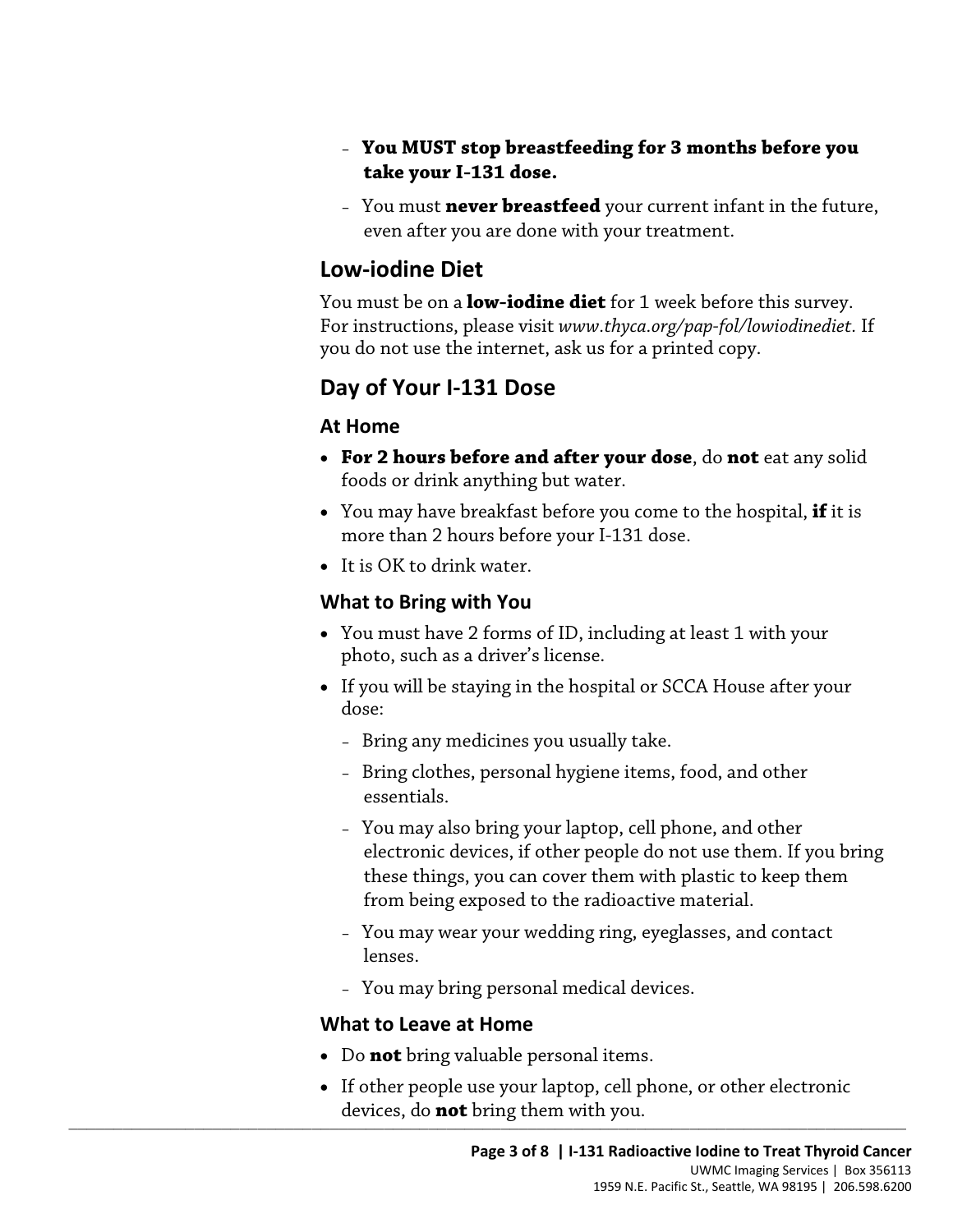#### **When You Arrive**

- Go to Nuclear Medicine at your scheduled time.
- If your thyroid cancer survey is on the same day as your I-131 dose:
	- You will have the survey first.
	- much I-131 to order. This will be based on your scan results. – You will meet with a Nuclear Medicine doctor and sometimes with the Radiation Safety officer. They will talk with you about your treatment and radiation safety. They will work with the doctor who prescribed your I-131 treatment to decide how
	- After your I-131 dose is decided, we will order your custom dose from the radiopharmacy in Seattle. It can take a few hours for this dose to be prepared and delivered.
	- – If you will not be staying overnight the hospital, or your clinic visits are scheduled at SCCA, we will ask you to return to Nuclear Medicine a few hours after your scan. A Nuclear Medicine doctor will give you your I-131 dose at this time.

#### **Inpatients**

 If you will be staying overnight in the hospital after your treatment at UWMC:

- Check in at about 12 noon at Admitting Reception in the lobby on the main (3rd) floor of UWMC, just behind the Information Desk.
- Plan to stay in the hospital up to 3 days.

 $\_$  ,  $\_$  ,  $\_$  ,  $\_$  ,  $\_$  ,  $\_$  ,  $\_$  ,  $\_$  ,  $\_$  ,  $\_$  ,  $\_$  ,  $\_$  ,  $\_$  ,  $\_$  ,  $\_$  ,  $\_$  ,  $\_$  ,  $\_$  ,  $\_$  ,  $\_$  ,  $\_$  ,  $\_$  ,  $\_$  ,  $\_$  ,  $\_$  ,  $\_$  ,  $\_$  ,  $\_$  ,  $\_$  ,  $\_$  ,  $\_$  ,  $\_$  ,  $\_$  ,  $\_$  ,  $\_$  ,  $\_$  ,  $\_$  ,

• You will likely receive your I-131 dose in the afternoon.

 radiation. Your door will be open, but visitors may **not** enter the Your room will be on the 6th or 7th floor. It will look like other hospital rooms, but it was specially designed to protect against room. They can bring you items and talk with you from the doorway.

# **After Your Dose**

#### **Diet**

• **For 2 hours after you swallow the capsule:** Do **not** eat any food. An empty stomach helps your body absorb the radioactive iodine. Drink **only** water.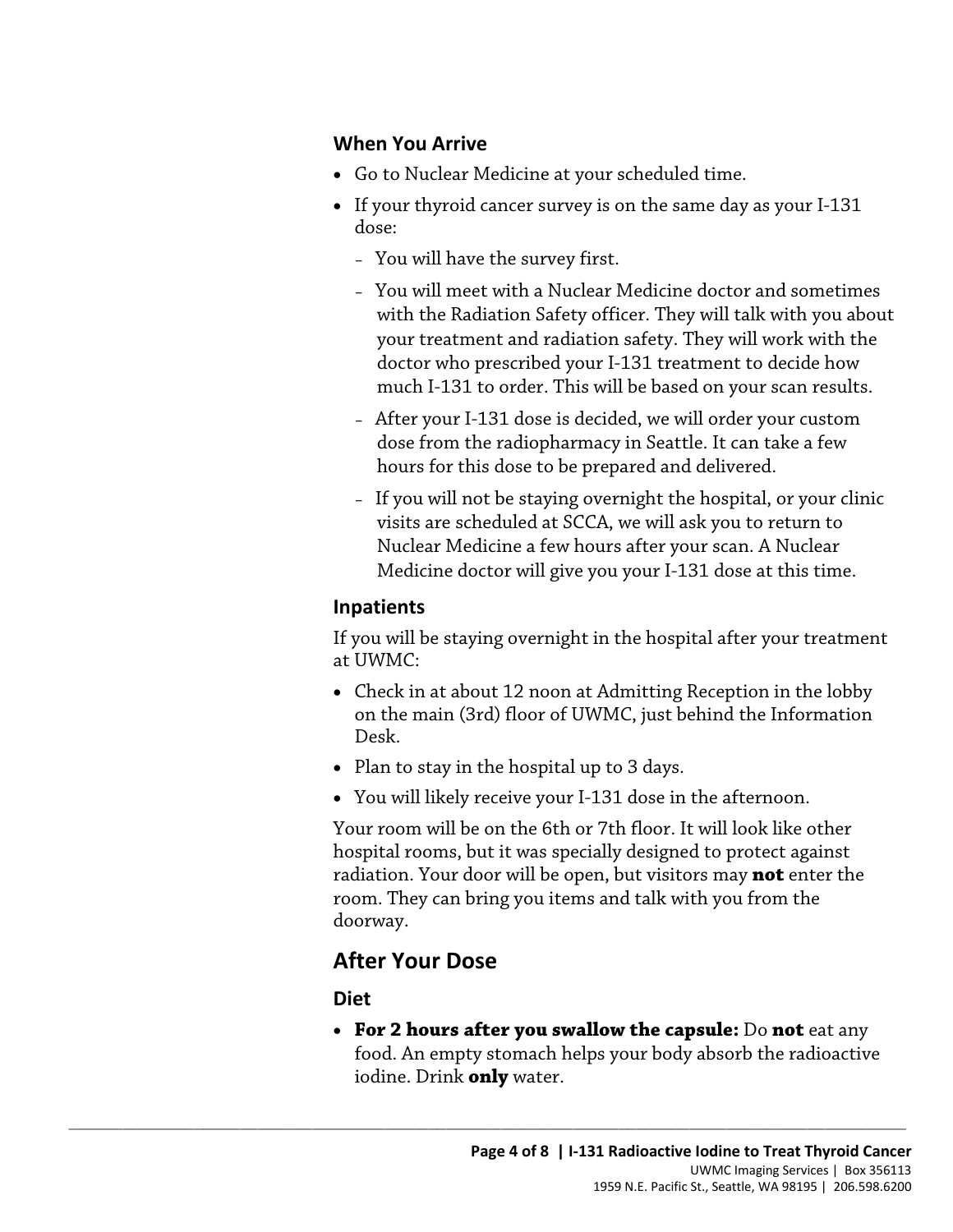- foods to help ease any nausea. For an upset stomach, you may take a generic heartburn medicine (H2 blocker) or generic *proton pump inhibitor* (PPI). You can buy these at a drugstore without a • **For 1 or 2 days after your treatment:** Avoid fatty or rich prescription.
- **For 3 days after your treatment:** Follow your low-iodine diet. You may resume your normal diet after 3 days.

#### **Other Guidelines**

- **For 24 hours** after your treatment:
	- **Drink at least 1 glass (8 ounces) of clear fluid such as water or juice every hour.** Keep drinking plenty of clear fluids such as water or juice for at least the first 3 days.
	- **Flush the toilet 2 times** every time after you urinate.
- **For 8 to 12 hours** after your treatment: Empty your bladder every hour.
- **The first night** after your treatment: Get up at least once during the night to empty your bladder. After the first night, you do not need to do this.
- your colon. Constipation often occurs when your thyroid hormone is low. If you have any constipation, it is OK to use • **For 1 week** after your treatment: It is important to have regular bowel movements after your treatment to clear the I-131 from most over-the-counter laxatives while you are on a low-iodine diet. Ask us about constipation and laxatives if you have any questions.

### **Safety Precautions After Your Dose**

 $\_$  ,  $\_$  ,  $\_$  ,  $\_$  ,  $\_$  ,  $\_$  ,  $\_$  ,  $\_$  ,  $\_$  ,  $\_$  ,  $\_$  ,  $\_$  ,  $\_$  ,  $\_$  ,  $\_$  ,  $\_$  ,  $\_$  ,  $\_$  ,  $\_$  ,  $\_$  ,  $\_$  ,  $\_$  ,  $\_$  ,  $\_$  ,  $\_$  ,  $\_$  ,  $\_$  ,  $\_$  ,  $\_$  ,  $\_$  ,  $\_$  ,  $\_$  ,  $\_$  ,  $\_$  ,  $\_$  ,  $\_$  ,  $\_$  ,

#### **Radiation Precautions**

Follow each radiation precaution for the number of days shown.

| <b>After Your I-131 Dose</b>                                                        | <b>For This Long</b>              |
|-------------------------------------------------------------------------------------|-----------------------------------|
| Do not travel by airplane or other public<br>transportation such as a bus or train. | 3 days                            |
| Do not travel on car trips longer than 4 hours with<br>others in the car.           | 3 days                            |
| Sleep in a separate bed, at least 6 feet away from<br>other adults.                 | Up to 6 days<br>(depends on dose) |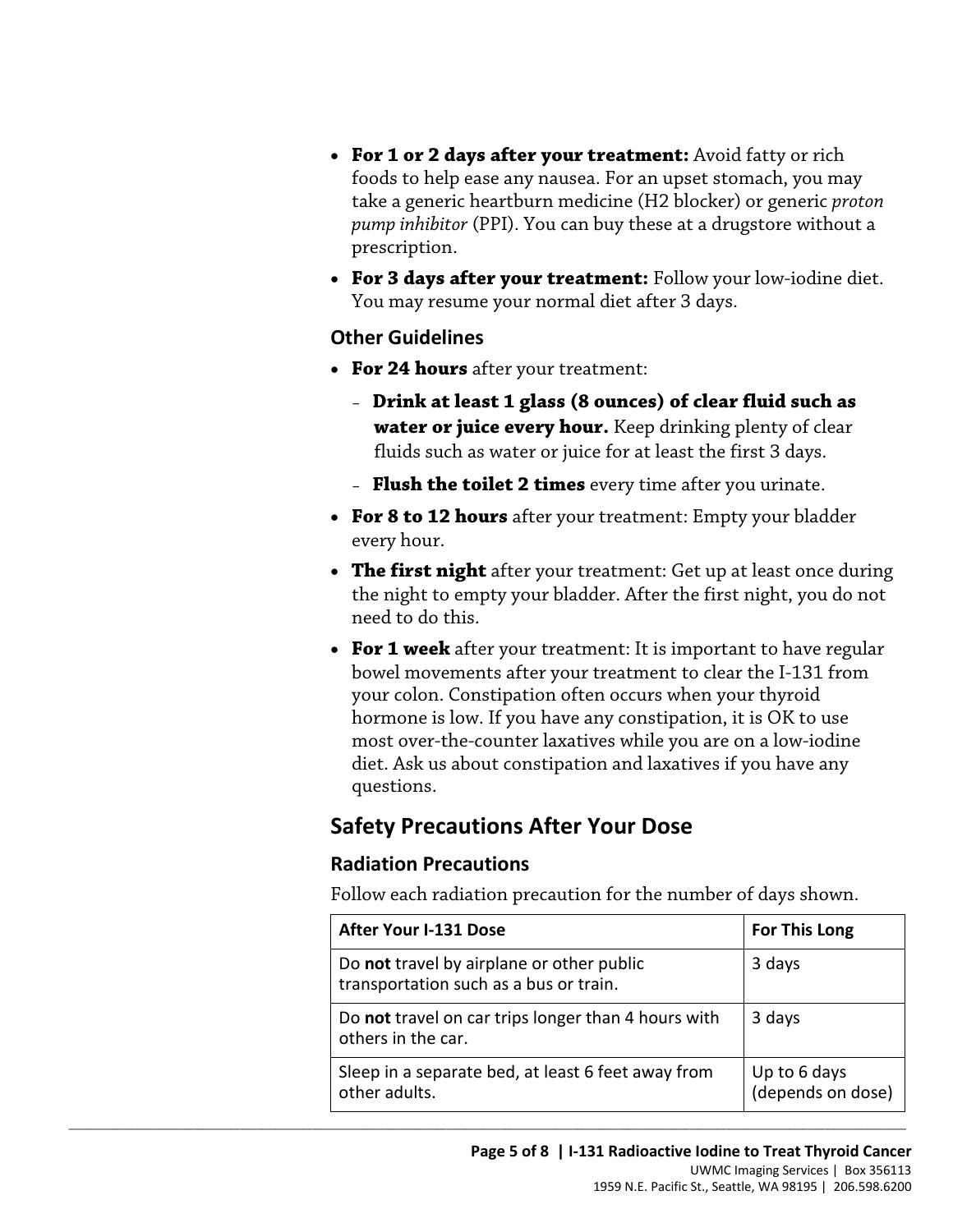| <b>After Your I-131 Dose</b>                                                              | <b>For This Long</b> |
|-------------------------------------------------------------------------------------------|----------------------|
| Sleep in a separate bed, at least 6 feet away from                                        | 7 to 14 days         |
| pregnant women, infants, or children.                                                     | (depends on dose)    |
| Stay at least 3 feet away from all adults. Allow only<br>short periods of closer contact. | 4 days               |
| Stay at least 6 feet away from pregnant women,                                            | Up to 7 days         |
| infants, and young children.                                                              | (depends on dose)    |

#### **Basic Body Fluid Precautions**

 $\_$  ,  $\_$  ,  $\_$  ,  $\_$  ,  $\_$  ,  $\_$  ,  $\_$  ,  $\_$  ,  $\_$  ,  $\_$  ,  $\_$  ,  $\_$  ,  $\_$  ,  $\_$  ,  $\_$  ,  $\_$  ,  $\_$  ,  $\_$  ,  $\_$  ,  $\_$  ,  $\_$  ,  $\_$  ,  $\_$  ,  $\_$  ,  $\_$  ,  $\_$  ,  $\_$  ,  $\_$  ,  $\_$  ,  $\_$  ,  $\_$  ,  $\_$  ,  $\_$  ,  $\_$  ,  $\_$  ,  $\_$  ,  $\_$  ,

 other body fluids. You may need to follow more precautions based on your living situation. These precautions will help protect others from your saliva and

| <b>After Your I-131 Dose</b>                                                                                                                                                                                | For This Long |
|-------------------------------------------------------------------------------------------------------------------------------------------------------------------------------------------------------------|---------------|
| The bathroom you use should be for ONLY YOU. No one<br>else should use it. (Exceptions can sometimes be made if<br>there are only adults in your household.)                                                | 2 days        |
| • Do NOT share utensils, glasses or cups, plates, or food<br>with anyone, especially children.                                                                                                              | 4 days        |
| Do not let others handle your dishes or utensils.<br>$\bullet$                                                                                                                                              |               |
| Rinse all of the utensils, glasses, cups, and dishes you<br>$\bullet$<br>use apart from other dirty dishes. After they are<br>rinsed, they can be washed in a dishwasher with other<br>dishes and utensils. |               |
| Do not use disposable plates, utensils, or cups.                                                                                                                                                            |               |
| Do not let others handle your laundry, bedding, or<br>$\bullet$<br>other items that may contain sweat, blood, or urine.                                                                                     |               |
| Do not let others clean up or handle any of your body<br>fluids, such as vomit, urine, or blood.                                                                                                            |               |
| Avoid kissing, having sex, and other intimate contact.                                                                                                                                                      | 7 days        |
| Wash your hands well and often. Use soap and warm<br>running water for at least 20 seconds.                                                                                                                 | 7 days        |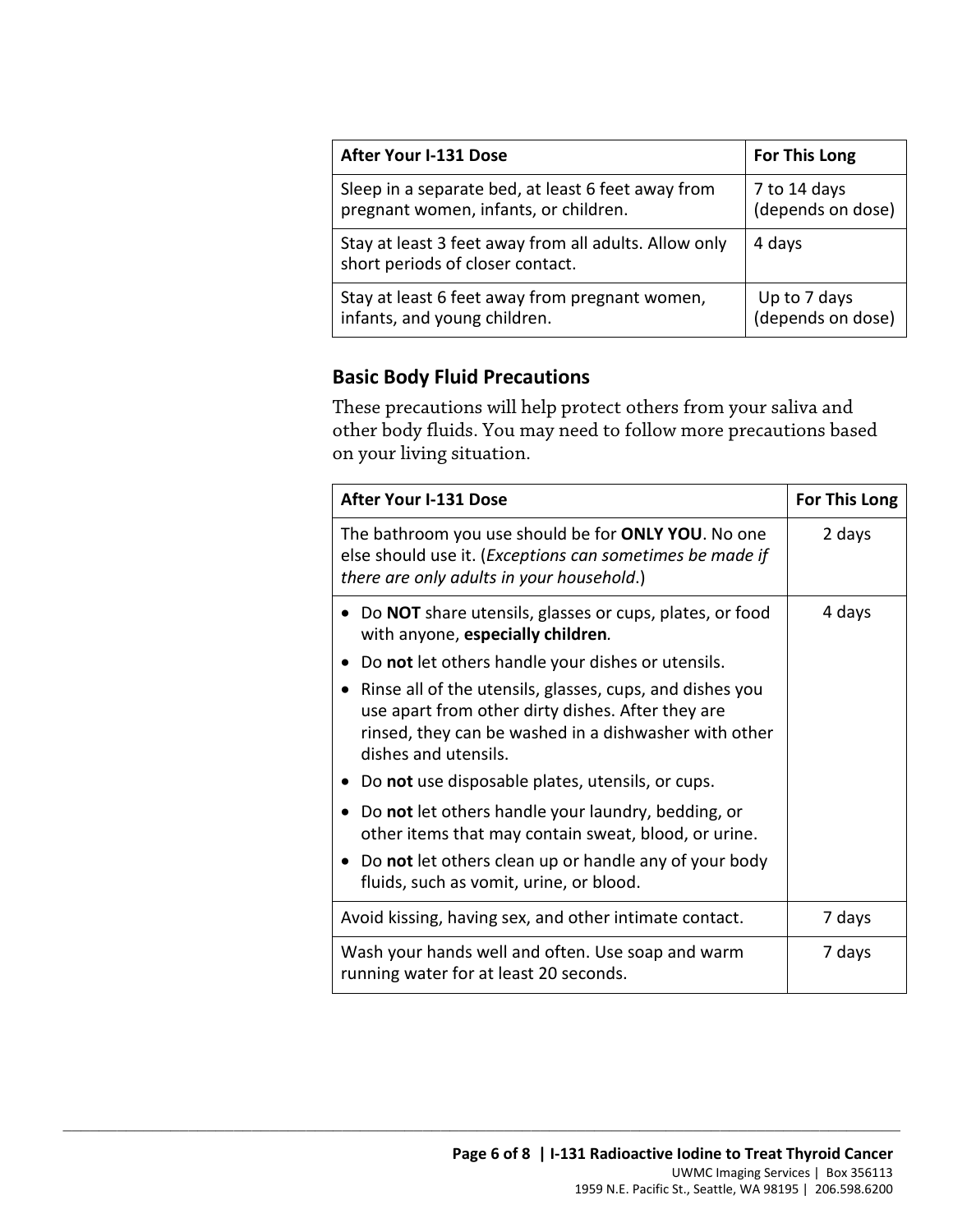#### **If You Were Assigned Female at Birth**

- again. Also, your thyroid replacement medicine level must be • **Do NOT get pregnant for 1 year after your I-131 treatment.** This is in case you need to be treated with I-131 adjusted and stable before you get pregnant.
- **If you are breastfeeding:** 
	- harm your baby. – You **must stop breastfeeding** your current infant. I-131 can
	- treatment. – Do **not** resume breastfeeding with your infant after
	- In the future, if you choose to become pregnant again, you may breastfeed your new infant.

# **Follow-Up Visits**

- You may need to have a **blood draw** for lab tests in the days after your I-131 therapy. Check with your care team.
- may breastfeed your new infant.<br> **Follow-Up Visits**<br>
 You may need to have a **blood draw** for lab tests in the days<br>
after your I-131 therapy. Check with your care team.<br>
 You will have a **follow-up thyroid cancer survey** • You will have a **follow-up thyroid cancer survey** 7 to 10 days after your I-131 dose. We will take images of your body to see where the I-131 dose collected. This appointment will last 1 to 2 hours. You do not need to prepare for this survey.
	- to 6 weeks after your treatment. This is the soonest we would • You will need a **follow-up visit with your endocrinologist** 4 expect your thyroid hormone levels to become stable. Your endocrinologist will monitor your thyroid hormone replacement dose. Be sure to keep this appointment. We can help you schedule this visit.
	- You may need a **follow-up I-131 diagnostic thyroid cancer survey** in 6 to 12 months. If you do, your endocrinologist will refer you for this scan.

# **To Learn More**

 $\_$  ,  $\_$  ,  $\_$  ,  $\_$  ,  $\_$  ,  $\_$  ,  $\_$  ,  $\_$  ,  $\_$  ,  $\_$  ,  $\_$  ,  $\_$  ,  $\_$  ,  $\_$  ,  $\_$  ,  $\_$  ,  $\_$  ,  $\_$  ,  $\_$  ,  $\_$  ,  $\_$  ,  $\_$  ,  $\_$  ,  $\_$  ,  $\_$  ,  $\_$  ,  $\_$  ,  $\_$  ,  $\_$  ,  $\_$  ,  $\_$  ,  $\_$  ,  $\_$  ,  $\_$  ,  $\_$  ,  $\_$  ,  $\_$  ,

To learn more about I-131 radioactive iodine and how it is used to treat thyroid cancer, visit the Thyroid Cancer Survivor's Association website: *<www.thyca.org>*